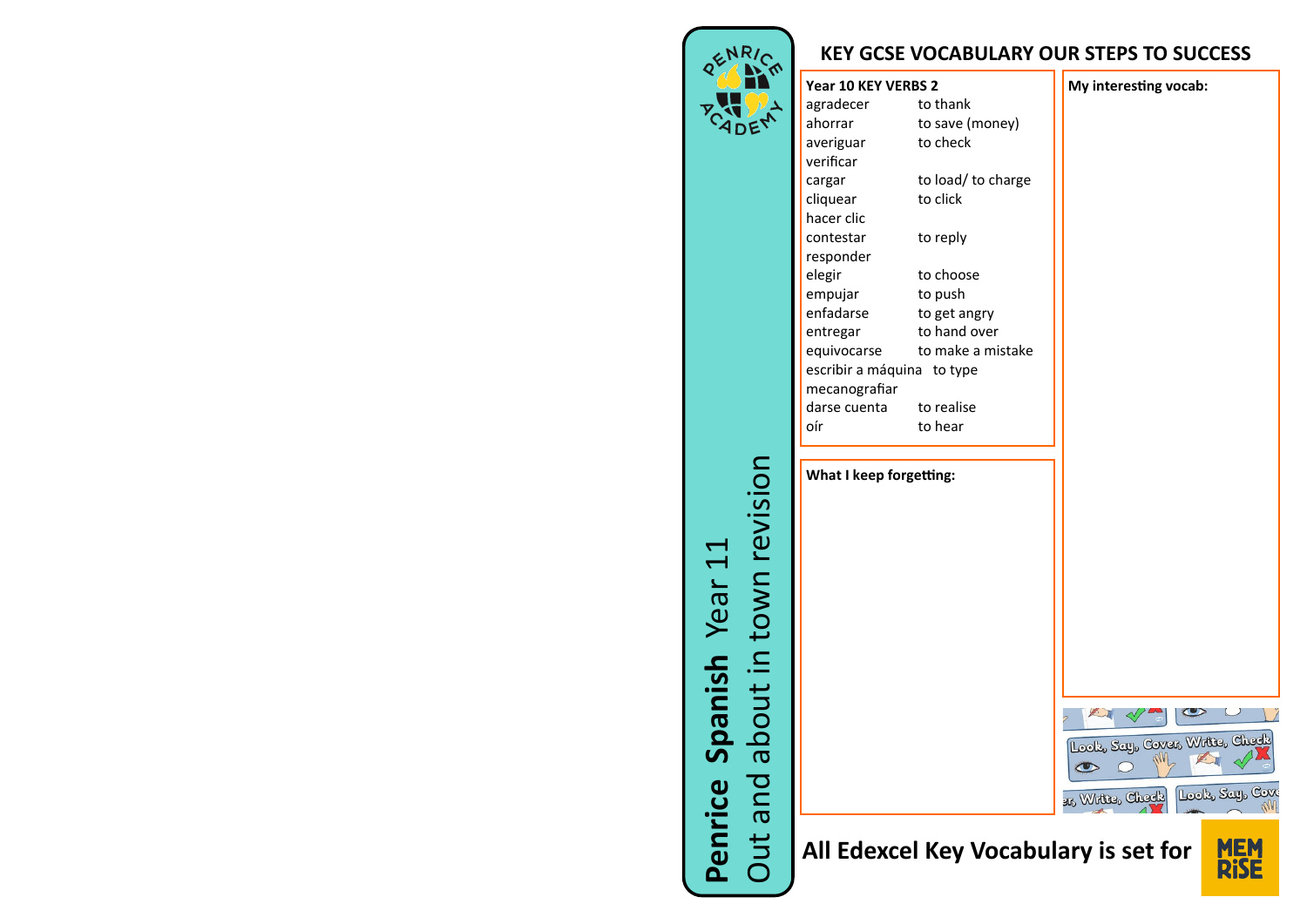| <b>Direcciones</b>                   | <b>Directions</b> |
|--------------------------------------|-------------------|
| ¿Dónde está ?                        | Where is          |
| gira a la izquierda                  | turn left         |
| gira a la derecha                    | turn right        |
| toma la primera calle a la izquierda |                   |
|                                      | take the fir      |
| toma la primera calle a la derecha   |                   |
|                                      | take the fir      |
| la segunda calle                     | the second        |
| la tercera calle                     | the third ro      |
| a la derecha                         | on the righ       |
| a la izquierda                       | on the left       |
| los semáforos                        | traffic light     |
| la rotonda / la glorieta             | roundabou         |
| hasta                                | as far as / เ     |
| pasa                                 | pass              |
| sigue todo recto                     | go straight       |
| cruza la plaza                       | cross the s       |
| el cruce de peatones                 | pedestrian        |
| la zona peatonal                     | pedestrian        |
| coge                                 | catch             |
| está                                 | it is             |
| en la esquina                        | on the corr       |
| al final (de)                        | at the end        |
| al lado de                           | next to           |
| enfrente de                          | opposite          |
| delante de                           | in front of       |
| lejos (de)                           | far (from)        |
| cerca (de)                           | near (to)         |
| aquí                                 | here              |
| allí                                 | there             |
|                                      |                   |





un ayuntamiento a town hall/council un mercado a market un parque a park un polideportivo a sports centre un puerto a port un puente a bridge una biblioteca a library una bolera a bowling alley una iglesia a church una piscina a pool una plaza a square una pista de hielo an ice-rink una oficina de Correos a post office una tienda a shop el estanco the kiosk la carnicería the butcher's la farmacia the chemist's la frutería the green-grocer's la pescadería the fish monger's la joyería de contractor the jeweller's la zapatería the shoe shop la tienda de ropa the clothes shop la librería the bookshop la panadería the baker's la pastelería the cake shop la papelería electronical the stationer's la peluquería de the hairdresser's un gran almacén a department store muchos lugares de interés lots of places of interest algo que hacer something to do mucho que hacer a lot to do



To revise this topic

**En la ciudad In the city** Hay... There is /are... no hay nada que hacer there is nothing to do





 $\cdots$ 

| perder                | to lose/to miss (e.g. |
|-----------------------|-----------------------|
| bus)                  |                       |
| perdí                 | I lost/missed         |
| he perdido            | I have lost/missed    |
| me he perdido         | I'm lost              |
| mi maleta             | my suitcase           |
| mi paraguas           | my umbrela            |
| mi mochila            | my rucksack           |
| mi abrigo             | my coat               |
| mi billetero          | my wallet             |
| mi monedero           | my purse              |
| mi reloj              | my watch              |
| mis llaves            | my keys               |
| mi carné de identidad | my ID card            |
| mi bolsa              | my bag                |
| mi bolso              | my handbag            |
| mi bufanda            | my scarf              |
| seguro                | safe/sure             |
| asegurar              | to make safe/sure     |



| cinturón              | belt      |
|-----------------------|-----------|
| pantalones            | trousers  |
| pantalones cortos     | shorts    |
| vestido               | dress     |
| sombrero              | sun hat   |
| gorro                 | hat       |
| gorra                 | cap       |
| jersey                | jumper    |
| camisa                | shirt     |
| vagueros              | jeans     |
| camiseta              | T-shirt   |
| chándal               | tracksuit |
| botas                 | boots     |
| zapatillas de deporte | trainers  |
| zapatos               | shoes     |
| 1                     |           |
| 2                     |           |
| 3                     |           |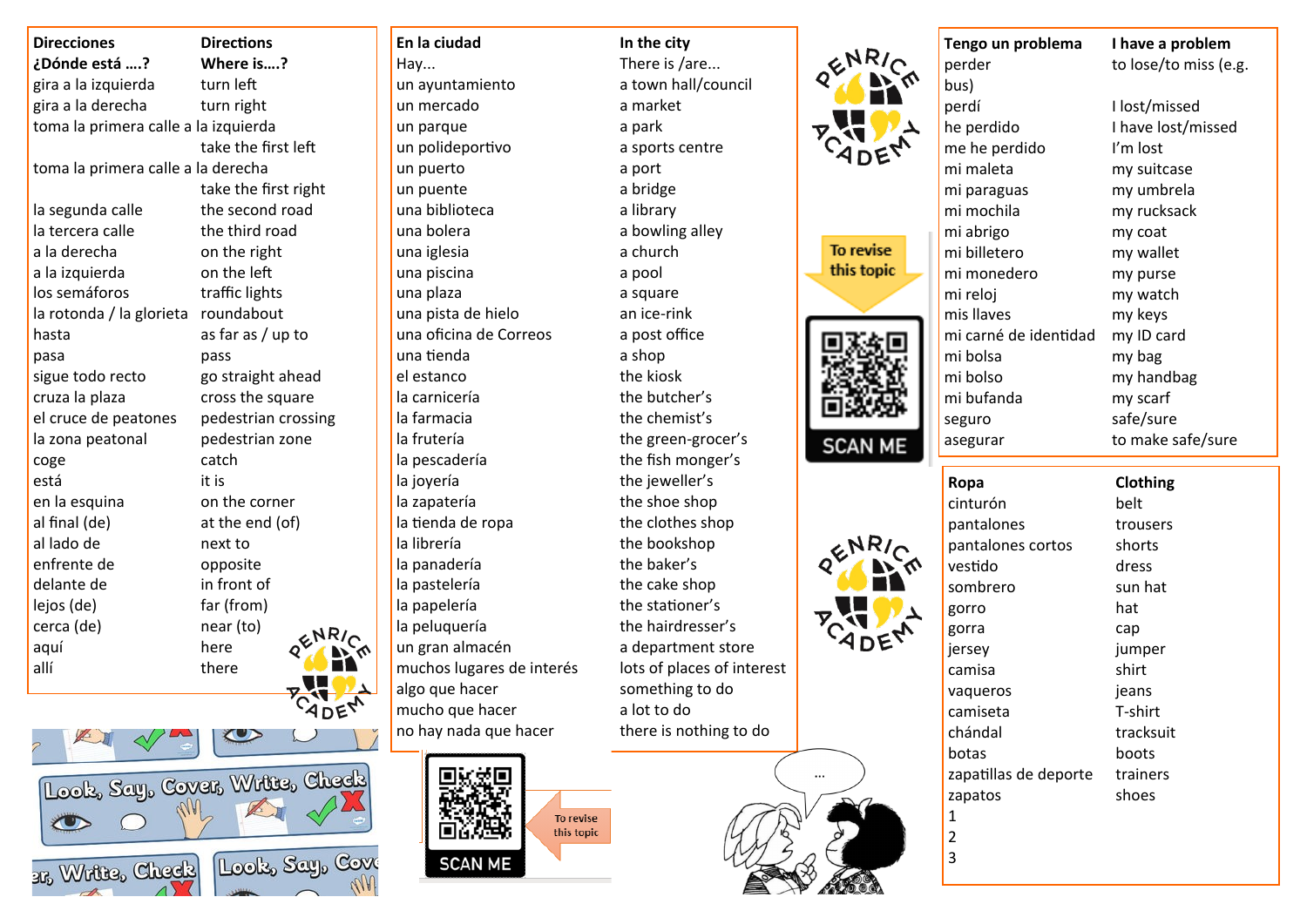| De compras                                                  | <b>Shopping</b>                  | Un espacio para tu | En un hotel                                                          | In a hotel                                                                                     |
|-------------------------------------------------------------|----------------------------------|--------------------|----------------------------------------------------------------------|------------------------------------------------------------------------------------------------|
| en rebajas                                                  | on sale                          | vocabulario útil   | ¿Qué tipo de habitación quiere usted? What type of room do you want? |                                                                                                |
| horario comercial                                           | opening times                    |                    | Quisiera hacer una reserva para                                      | I would like to make a reservation for                                                         |
| horas de apertura                                           |                                  |                    | habitación individual/doble                                          | a single/double room                                                                           |
| abre a $la(s)$                                              | it opens at                      |                    | con vistas del mar                                                   | with views of the sea                                                                          |
| cierra a la(s)                                              | it closes at                     |                    | el hotel está completo                                               | the hotel is full                                                                              |
| abierto                                                     | open                             |                    | Perdone                                                              | excuse me                                                                                      |
| cerrado                                                     | closed                           |                    | lo siento                                                            | I'm sorry                                                                                      |
| cerrado domingo y festivos                                  | closed Sundays and bank holidays |                    | desayuno                                                             | breakfast                                                                                      |
| ¿Puede(s) ayudarme?                                         | Can you help me?                 |                    | cena                                                                 | dinner/tea                                                                                     |
| ¿En qué puedo servirle?                                     | How can I help you?              |                    | precio                                                               | price                                                                                          |
| ¿Cuánto cuesta(n)?                                          | How much does it/ do they cost?  |                    | horario                                                              | timetable                                                                                      |
| Quiero                                                      | I want                           |                    | libre                                                                | available                                                                                      |
| Quisiera                                                    | I would like  (more polite)      |                    | el servicio de limpieza                                              | the cleaning service                                                                           |
| comprar                                                     | to buy                           |                    | Quiero                                                               | I want                                                                                         |
| probar                                                      | to try (on)                      |                    | hacer un reclamación                                                 | to make a complaint                                                                            |
| este/esta (+ item)                                          | this $(+$ <i>item</i> )          |                    | quejarme                                                             | to complain                                                                                    |
| ese/esa (+ item)<br>that $(+$ <i>item</i> )                 |                                  |                    | cambiar de habitación                                                | to change rooms                                                                                |
| aquel/aquella (+ item)                                      | that $(+)$ item) over there      |                    | hablar con el director                                               | to speak with the manager                                                                      |
| ¿Qué talla tiene(s)?                                        | What size are you?               |                    | el ascensor                                                          | the lift                                                                                       |
| ¿Puede(s) reembolsarme el dinero? Can you refund the money? |                                  |                    | el aire acondicionado                                                | the air conditioning                                                                           |
| reembolsar                                                  | to refund                        |                    | la ducha                                                             | the shower                                                                                     |
| un reembolso                                                | a refund                         |                    | la luz                                                               | the light                                                                                      |
| hacer un cambio                                             | to exchange                      |                    | la habitación                                                        | the room                                                                                       |
| regalar                                                     | to give as a gift                |                    | no funciona                                                          | it doesn't work                                                                                |
| un regalo                                                   | a gift                           |                    | está estropeado/a                                                    | it's broken                                                                                    |
| ¿Lo/la puedo cambiar?                                       | Can I change it?                 |                    | está roto                                                            | it's broken                                                                                    |
| ¿Hay otro/a en mi talla?                                    | Is there another in my size?     |                    | está sucio/a                                                         | it's dirty                                                                                     |
| (no) me queda bien                                          | I (doesn't) suit me              |                    | necesito                                                             | I need                                                                                         |
| es demasiado                                                | it's too                         |                    | me hace falta                                                        | I need                                                                                         |
| grande/estrecho etc.                                        | big/ tight etc.                  |                    | papel higiénico                                                      | toilet roll                                                                                    |
| le falta un botón                                           | it's missing a button            |                    | un secador                                                           | a hair dryer                                                                                   |
| una mancha                                                  | a stain                          |                    | toallas                                                              | towels                                                                                         |
| un agujero                                                  | a hole                           |                    | champú                                                               | shampoo                                                                                        |
| está roto/a                                                 | it's ripped/broken               |                    | jabón                                                                | soap                                                                                           |
| talla / tamaño                                              | size                             |                    | ¡Socorro!                                                            | Help!                                                                                          |
| estilo                                                      | style                            |                    |                                                                      |                                                                                                |
|                                                             |                                  |                    | WH.<br>To revise<br>this topic<br><b>SCAN ME</b>                     | Look, Say, Cover, Write, Check<br>$\bigcap$<br>$\bullet$<br>Look, Say, Cov<br>3r, Wrtte, Check |